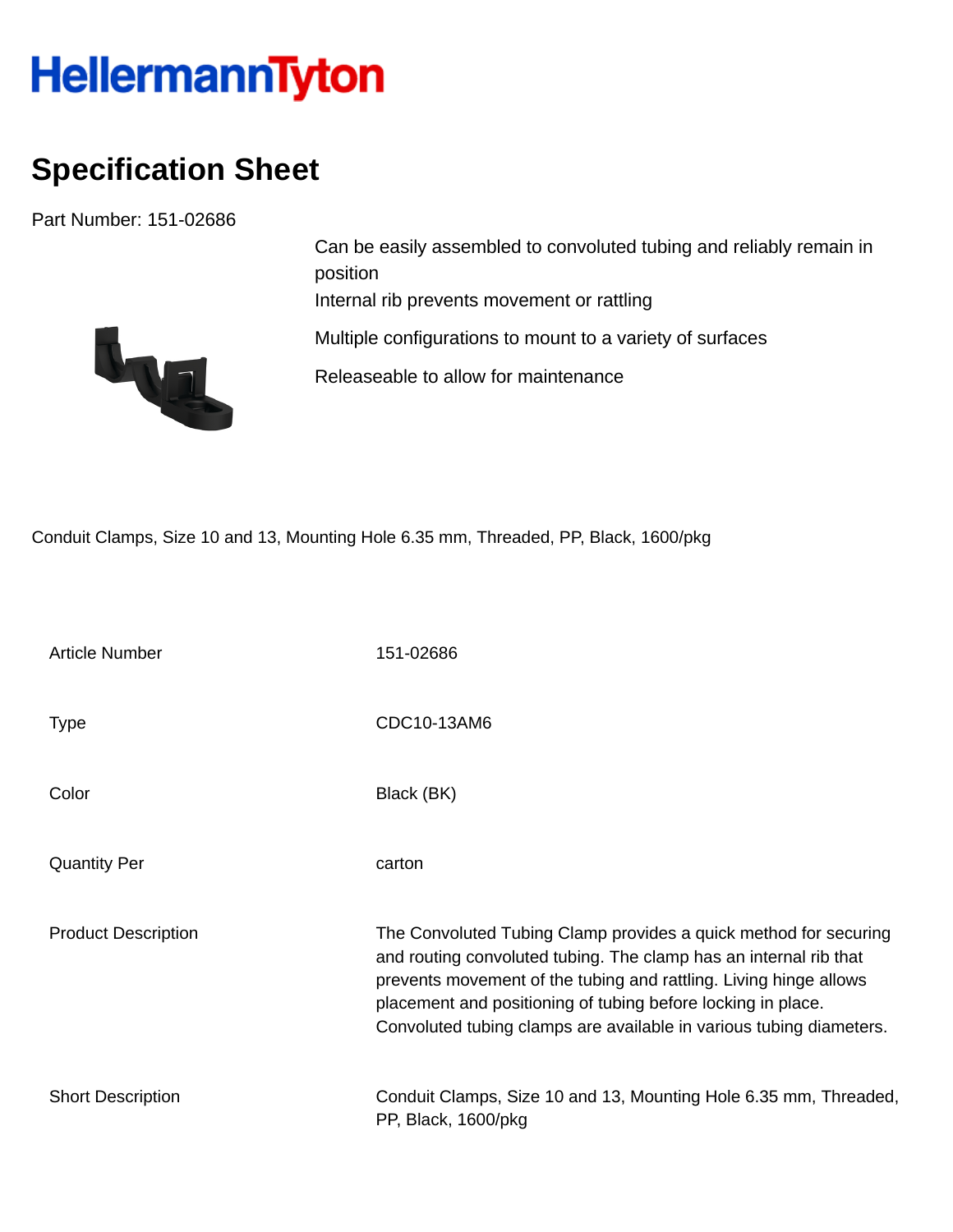| Length L (Imperial)                   | 2.6       |
|---------------------------------------|-----------|
| Length L (Metric)                     | 66.0      |
| Offset Length (Imperial)              | 0.86      |
| <b>Offset Length (Metric)</b>         | 21.8      |
| <b>Fixation Method</b>                | screwable |
| Variant                               | Threaded  |
| Width W (Imperial)                    | 0.5       |
| Width W (Metric)                      | 12.7      |
| <b>Bundle Diameter Max (Imperial)</b> | 0.51      |
| <b>Bundle Diameter Max (Metric)</b>   | 13.0      |
| Height H (Imperial)                   | 0.57      |
| Height H (Metric)                     | 14.5      |
| Diameter D (Imperial)                 | 0.54      |
| Diameter D (Metric)                   | 13.6      |
| Mounting Hole Diameter D (Imperial)   | 0.25      |